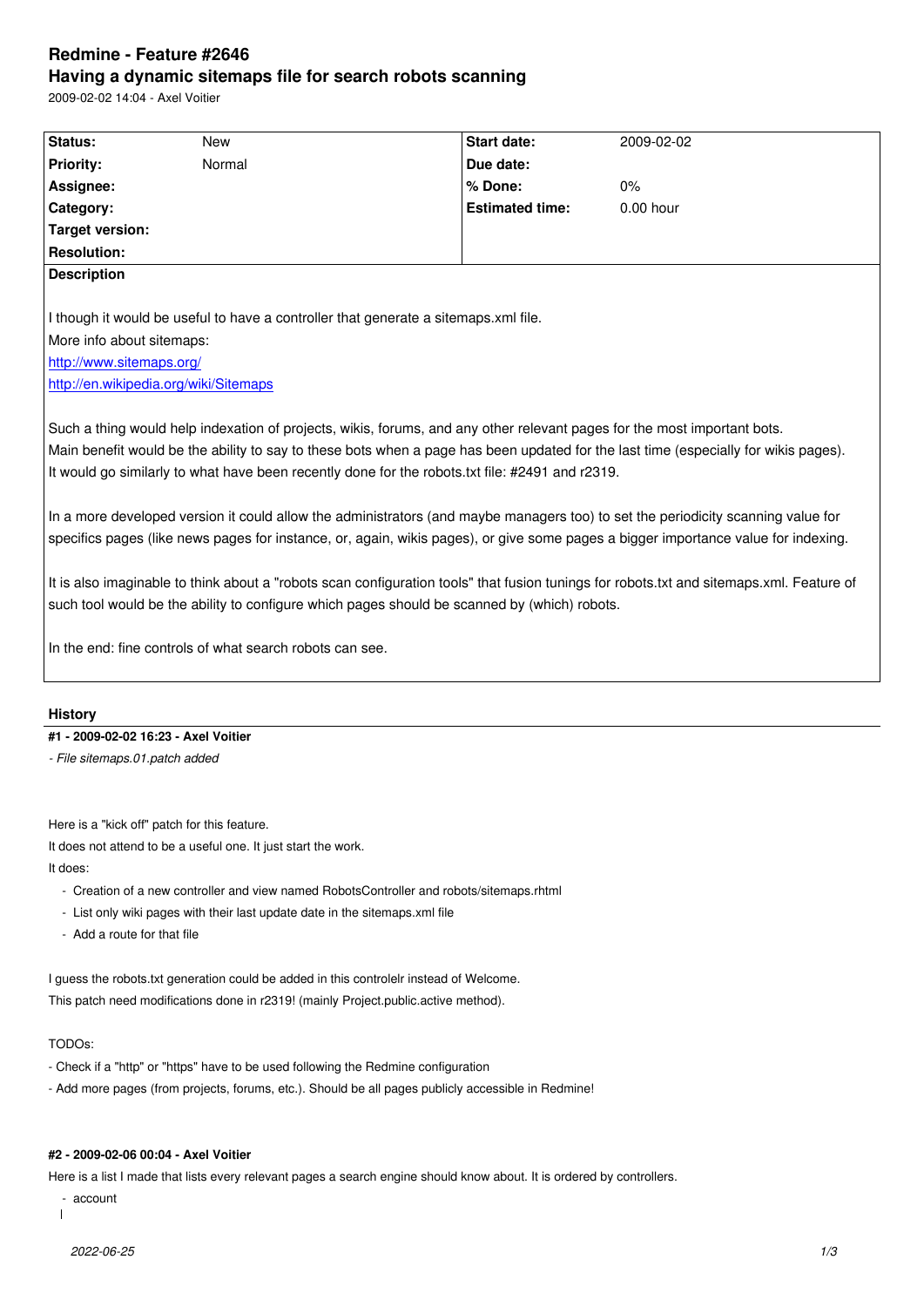# *- /account/show/:id*

#### - attachments

- */attachments/:id/:filename*
- */attachments/download/:id/:filename*

### - boards

- */projects/:project\_id/boards*
- */projects/:project\_id/boards/:id*

## - documents

- */projects/:project\_id/documents*
- */documents/:id*

#### - issues

- */issues*
- */projects/:project\_id/issues*
- */issues/:id*

# - messages

 *- /boards/:board\_id/topics/:id*

#### - news

- */news*
- */projects/:project\_id/news*
- */news/:id*

#### - projects

- */projects*
- */projects/:id/roadmap*
- */projects/:id/changelog*
- */projects/:id/files*
- */projects/:id/activity*
- */activity*

# - repositories

- */projects/:id/repository/revisions*
- */projects/:id/repository/revisions/:rev*
- */projects/:id/repository/revisions/:rev/diff*

#### - sys

 *- /sys/service.wsdl*

## - welcome

 *- /*

#### - wiki

- */projects/:id/wiki/:page*
- */projects/:id/wiki/Page\_index*
- */projects/:id/wiki/Date\_index*

#### - wikis

 *- /projects/:id/wiki*